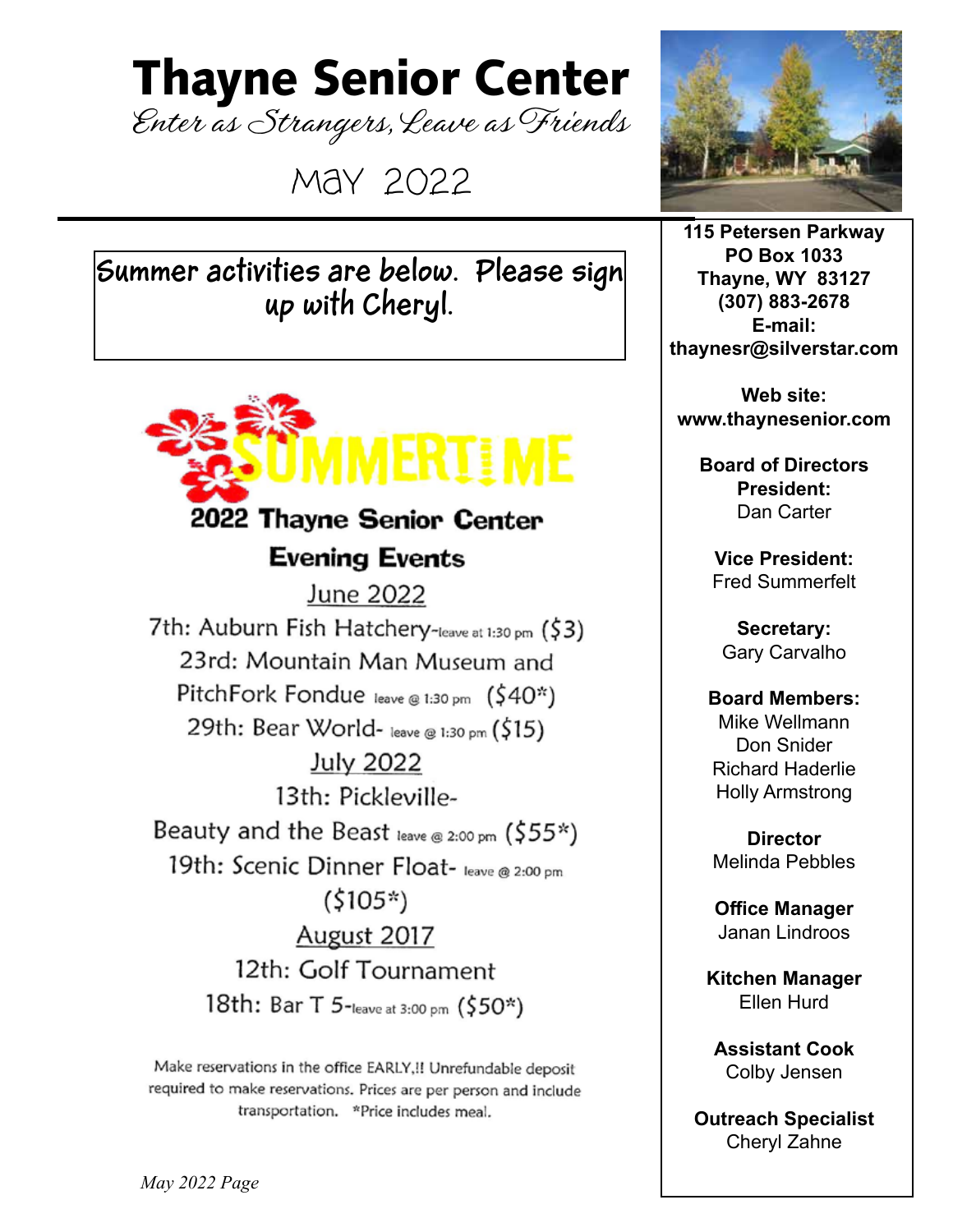## DOLLAR-A-MONTH CLUB

**The Dollar-A-Month Club is a means of aiding the funding for publication of this newsletter. It is based on a voluntary contribution of one dollar per person per month .**

**Mary Ann Ahrens Jim & Marsha Bagshaw D. Paul Barbour Jean Barngrover Dorothy Beagle William & Marilyn Boots Kathy Clark Gary & Sandy Daggett Linda Dierks Peggy Eppler James & Sandy Fairchild Jennifer Giese Dan & Gleam Green Bob & Linda Gwyn Pam Haderlie Jane Hall L Dee & Janyce Hemmert Wayne & Janice Huhtala Jan Jacobson Christina Kennedy Lucinda Leeper Linda McNeel**

Gone but Not Forgotten:

**LDee Hemmert**

**We will be closed**

**May 30, 2022** 

**for Memorial Day**

**Dena Miller Susan Mizner DJ & Cheryl Morvillo Erick & Christina Nelson Gwen Nelson Sharon Nielson Jim Odle Gene Root Robert & Joyce Saunders Christean Silver Nora Jean Simmons Don & Jymme Snider Fred & Donna Summerfelt Shirley Taylor Senter & Phyllis Timmons Wilma Titensor Bruce Tracy Donna Viljak Dan Weber Dave Wilson Connie Wright Donna Zumbrun**

**Thank you to all our Volunteers. Volunteer Lunch May 5, 2022OLUNTEER "Bucks 4 Bricks" Challenge** Meet or Beat Challenge *Jymme Snider challenges everyone to meet or beat her donation of \$100 for our new building fund.*

**Donations made by: Jymme Snider Bob & Ann Bolyard Glen & Claire Perrin Jan Moore Steve & Lisa Pape Holly Armstrong Don Snider Christean Silver Ellen Hurd Nora Simmons Sharon Nielson**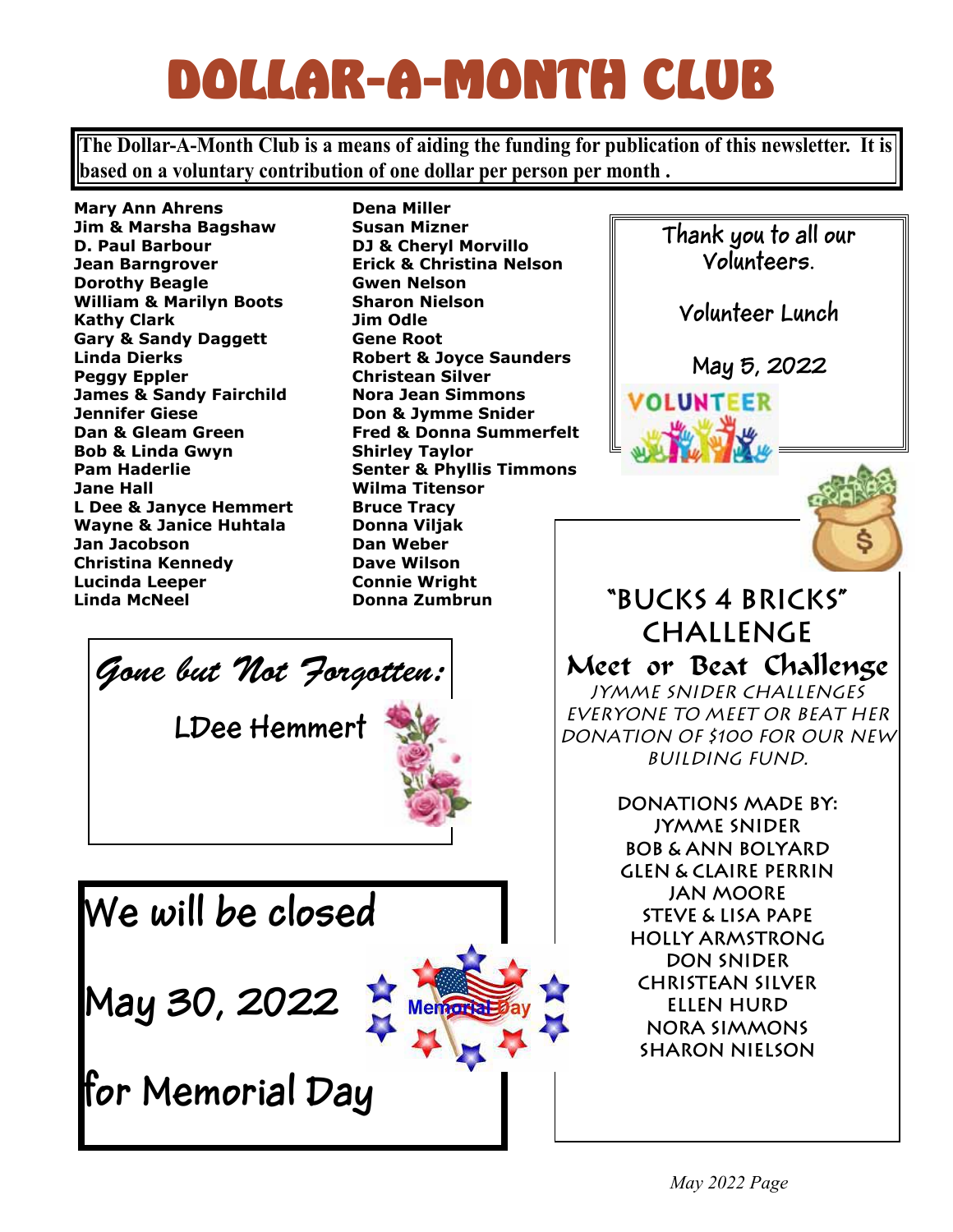

**Come Celebrate Cinco De Mayo during lunch. We will be serving chicken enchiladas.**





**To find out the answers to the "Wyoming towns" trivia in the newsletter and learn more history about Wyoming. Join us for lunch in the dining room**

**May 24, 2022**

**for National Wyoming Day.**

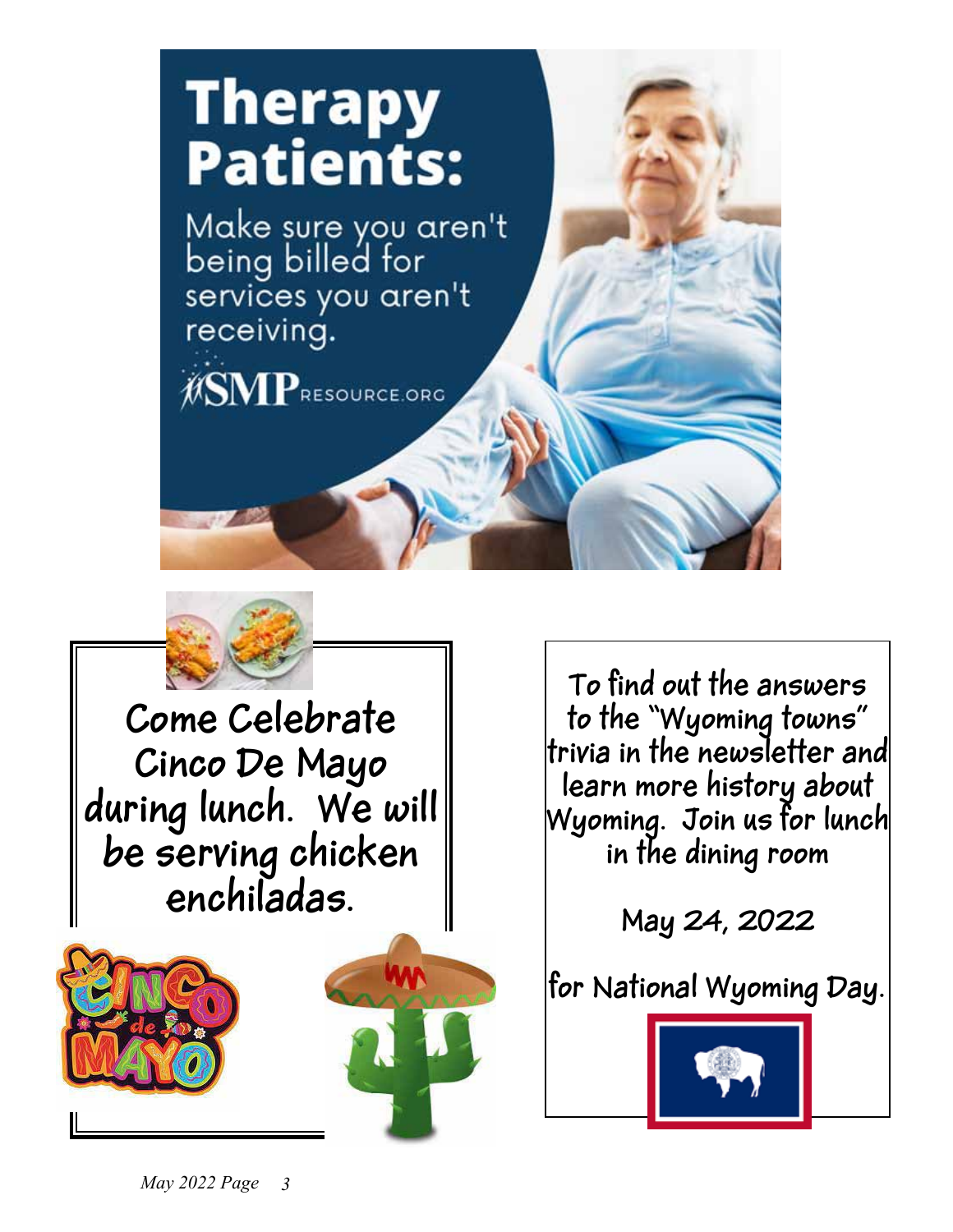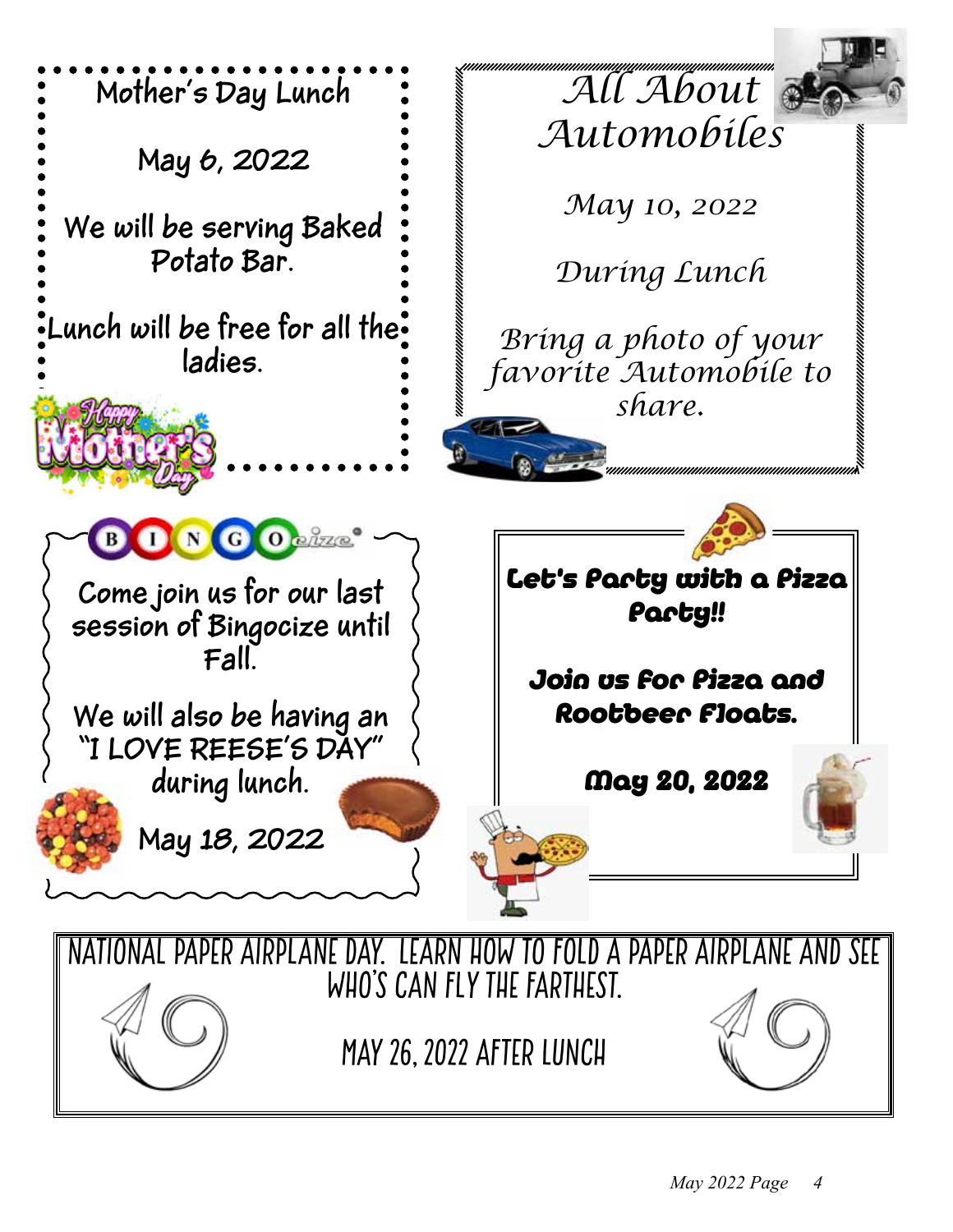

# May Menu



This Institution is an Equal Opportunity Provider--Please note that this menu is subject to change without notice.

| 2<br><b>Lemon Steamed</b><br><b>Fish</b><br>Oven Browned<br>Potatoes<br>Lettuce Salad<br>Seasoned Carrots<br><b>Fresh Fruit</b><br>Chocolate Chip Cookie      | 3<br><b>Smothered</b><br><b>Chicken</b><br>Garden Rice<br>Garden Vegetable<br>Salad<br>California Blend Veg.<br>WW Roll<br>Chilled Apricots                 | 4<br><b>BBQ Spare Ribs</b><br><b>Baked Potato</b><br><b>KFC Coleslaw</b><br>Herbed Broccoli<br>French Bread<br>Chilled Plums                                          | 5<br><b>Chicken</b><br><b>Enchiladas</b><br><b>Black Beans</b><br>Corn & Zucchini<br>Mexicana<br>Tossed Salad w/<br><b>Italian Dressing</b><br>Cantaloupe & Grapes | 6<br><b>Loaded Baked</b><br><b>Potato</b><br>Chili Con Carne<br>Garden Vegetable Salad<br>Steamed Broccoli<br>Wheat Roll<br>Grapes & Bananas |
|---------------------------------------------------------------------------------------------------------------------------------------------------------------|-------------------------------------------------------------------------------------------------------------------------------------------------------------|-----------------------------------------------------------------------------------------------------------------------------------------------------------------------|--------------------------------------------------------------------------------------------------------------------------------------------------------------------|----------------------------------------------------------------------------------------------------------------------------------------------|
| 9<br><b>Parmesan</b><br><b>Chicken</b><br>Basil & Garlic Pasta<br>Garden Vegetable Salad<br>Italian Vegetables<br>Cindy's Rolls WW<br><b>Fast Fruit Salad</b> | 10<br><b>Blue Cheese</b><br><b>Mushroom</b><br><b>Burger</b><br>Potato Salad<br>Lettuce, Tomato, Onion<br>Spinach Salad<br>Peaches<br>Orange Juice          | 11<br><b>Monterey Chicken</b><br>Steamed Rice<br>Spinach Salad<br>Grilled Broccoli<br>WW Roll<br>Chilled Apricots                                                     | 12<br><b>Yankee Pot Roast</b><br>Parsley Potatoes<br>Caesar Salad<br>Carrots & Broccoli<br>Wheat Roll<br>Chilled Peaches<br>Fruit Spread                           | 13<br><b>Crunch Chicken</b><br><b>Salad</b><br>Potato Salad<br>Spinach Salad w/ Man-<br>darin Oranges<br>WW Bread<br>Chilled Apricots        |
| 16<br><b>Swiss Steak</b><br>Shell Pasta<br>Lettuce Salad<br>Steamed Broccoli<br>WW Roll<br>Mixed Fruit                                                        | 17<br><b>Braised Pork</b><br><b>Chops</b><br>Mashed Potatoes<br>Lettuce & Tomato Salad<br>Carrot Coins<br>Wheat Roll<br>Chilled Apricots                    | 18<br><b>Chicken Noodle</b><br><b>Soup</b><br>Mixed Relish Tray<br>Strawberry Spinach<br>Salad<br>Cinnamon Roll<br>Strawberries &<br><b>Bananas</b><br>Cottage Cheese | 19<br><b>Cottage Pie</b><br>Veggie Salad<br>Spinach<br>Cindy's Rolls<br>Cinnamon Pears                                                                             | 20<br>Pizza w/ Meat &<br><b>Veggies</b><br>Tossed Salad w/<br>Garbanzo Beans<br>Carrot & Apple Salad<br>Banana/Pineapple Cup                 |
| 23<br>Teriyaki Chicken<br><b>Brown Rice</b><br>Spinach & Mandarin<br>Salad<br><b>Steamed Broccoli</b><br>Wheat Bread<br><b>Tropical Fruit Salad</b>           | 24<br><b>Meat Loaf</b><br><b>Baked Potato</b><br>Lettuce Salad<br>Carrot Coins<br>Hot Roll<br>Fruity Gelatin Salad                                          | 25<br><b>Chicken &amp; Herbed</b><br><b>Fettuccine</b><br>Vegetable Salad<br>Smoked Cabbage<br>Homemade Bread<br><b>Baked Apple</b>                                   | 26<br><b>Sweet &amp; Sour</b><br><b>Meatballs</b><br>Garden Rice<br>Creamy Coleslaw<br>Oriental Vegetables<br>Homemade Bread WW<br>Sliced Bananas                  | 27<br><b>Chicken Pot Pie</b><br>Mixed Greens Salad<br>Green Beans<br><b>Fruit Pizza</b>                                                      |
| 30<br><b>CLOSED</b>                                                                                                                                           | 31<br>Beef Tips w/<br>Gravy<br>Egg Noodles<br>Creamy Coleslaw<br>Carrot Coins<br>Wheat Bread w/ Fruit<br>Spread<br>Chilled Apricots<br>Strawberry Shortcake |                                                                                                                                                                       |                                                                                                                                                                    | Suggested<br>Contribution<br><b>Seniors</b><br>\$4.50<br>Non-Seniors<br>Pay \$8.00                                                           |

Dining room meals are available from 12:00 - 1:00 PM Monday - Friday Phone Number 307-883-2678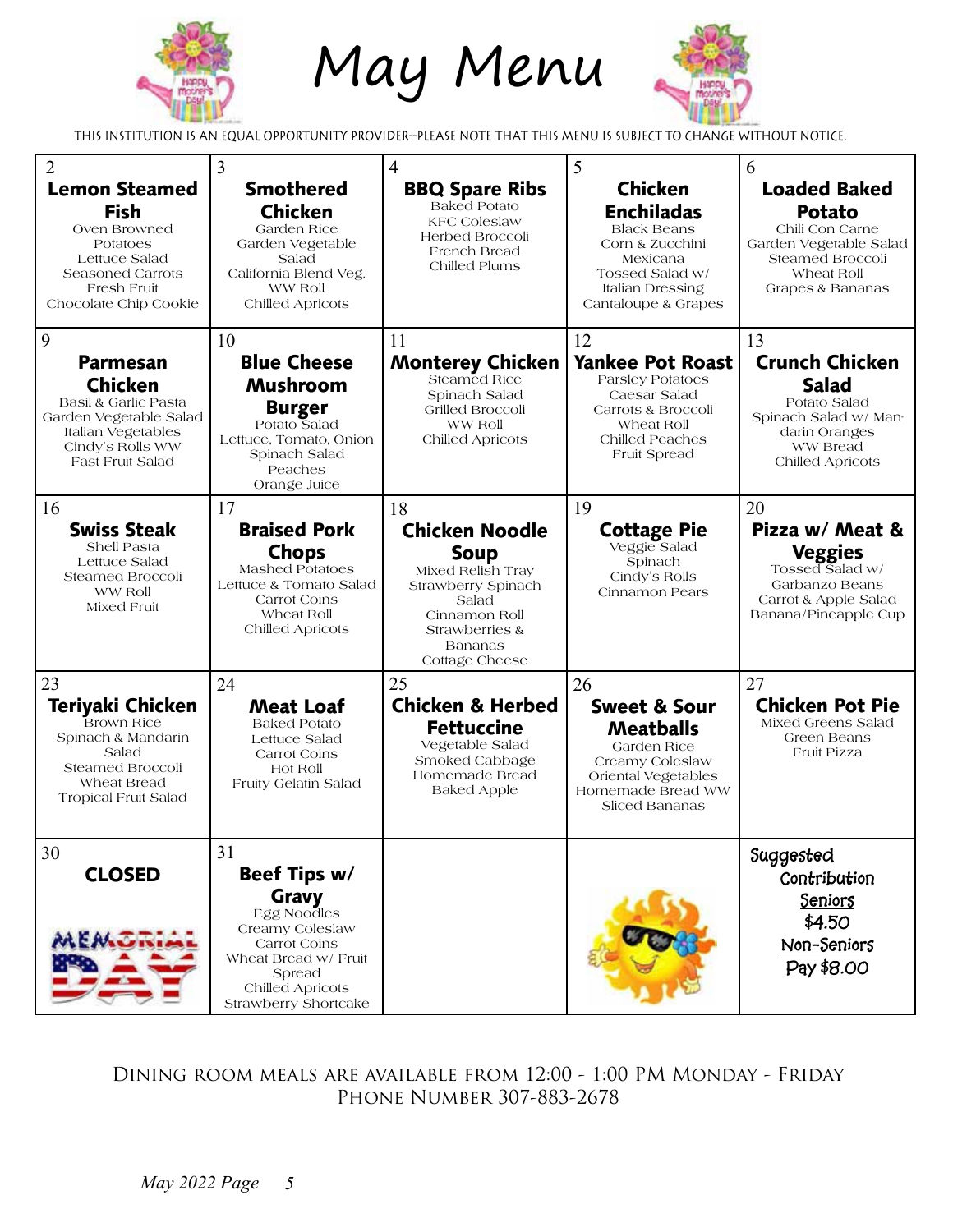

May Calendar



| <b>Sunday</b> | <b>Monday</b>                                                                                                 | <b>Tuesday</b>                                                                                   | Wednesday                                                                                 | <b>Thursday</b>                                                                                     | <b>Friday</b>                                                          | <b>Saturday</b> |
|---------------|---------------------------------------------------------------------------------------------------------------|--------------------------------------------------------------------------------------------------|-------------------------------------------------------------------------------------------|-----------------------------------------------------------------------------------------------------|------------------------------------------------------------------------|-----------------|
|               | $\overline{2}$<br>ZUMBA 10:00<br><b>AM</b><br><b>BRIDGE</b><br>1 PM<br><b>Bingocize</b>                       | 3<br>Hand & Foot<br>$9:30$ am<br>Tai Chi 10:00<br>AM<br>Cribbage 12:30<br>pm                     | $\overline{4}$<br><b>QUILTING</b><br>9:30 AM<br><b>BRIDGE</b><br>1 PM<br><b>Bingocize</b> | 5<br>Hand & Foot<br>9:30 AM<br>Cribbage 12:30<br>pm<br>VOLUNTEER<br>LUNCH<br>Cinco de Mayo          | 6<br>TAI CHI 10:00<br><b>AM</b><br><b>MOTHER'S DAY</b><br><b>LUNCH</b> |                 |
| 8<br>Mother.  | 9<br>ZUMBA 10:00<br><b>AM</b><br><b>Board</b><br>Meeting 10:00AM<br><b>BRIDGE</b><br>1 PM<br><b>Bingocize</b> | 10<br>Hand & Foot<br>$9:30$ am<br>Tai Chi 10:00<br>AM<br>Cribbage 12:30<br>pm                    | 11<br><b>QUILTING</b><br>9:30 AM<br><b>BRIDGE</b><br>1 PM<br><b>Bingocize</b>             | 12<br>Hand & Foot<br>9:30 AM<br>Cribbage 12:30<br>pm                                                | 13<br>TAI CHI 10:00<br><b>AM</b><br><b>LRC AFTER</b><br><b>LUNCH</b>   | 14              |
| 15            | 16<br>ZUMBA 10:00<br><b>AM</b><br><b>BRIDGE</b><br>1 PM<br><b>Bingocize</b>                                   | 17<br>Hand & Foot<br>$9:30$ am<br>Tai Chi 10:00<br>AM<br>Cribbage 12:30<br>pm                    | 18<br>Bridge<br>$1$ PM<br><b>Bingocize</b><br>I REESE'S                                   | 19<br>Hand & Foot<br>9:30 AM<br>Cribbage 12:30<br>pm<br><b>BLOOD</b><br><b>PRESSURE 11:45</b><br>AM | 20<br><b>TAI CHI</b><br>10:00 AM<br>PIZZA PARTY                        | 21              |
| 22            | 23<br><b>ZUMBA 10:00</b><br>AM<br><b>Bridge</b><br>1PM                                                        | 24<br>Hand & Foot<br>$9:30$ am<br>Tai Chi 10:00<br>AM<br>Cribbage 12:30<br>pm<br>National WY Day | 25<br>Bridge<br>$1$ PM                                                                    | 26<br>Hand & Foot<br>9:30 AM<br>Cribbage 12:30<br>pm<br>Paper Airplane<br>Day                       | 27<br><b>TAI CHI</b><br>10:00 AM<br><b>LRC AFTER</b><br>LUNCH          | 28              |
| 29            | 30<br><b>CLOSED</b>                                                                                           | 31<br>Hand & Foot<br>$9:30$ am<br>Tai Chi 10:00<br>AM<br>Cribbage 12:30<br>pm                    |                                                                                           |                                                                                                     |                                                                        |                 |

This calendar is subject to change without prior notice.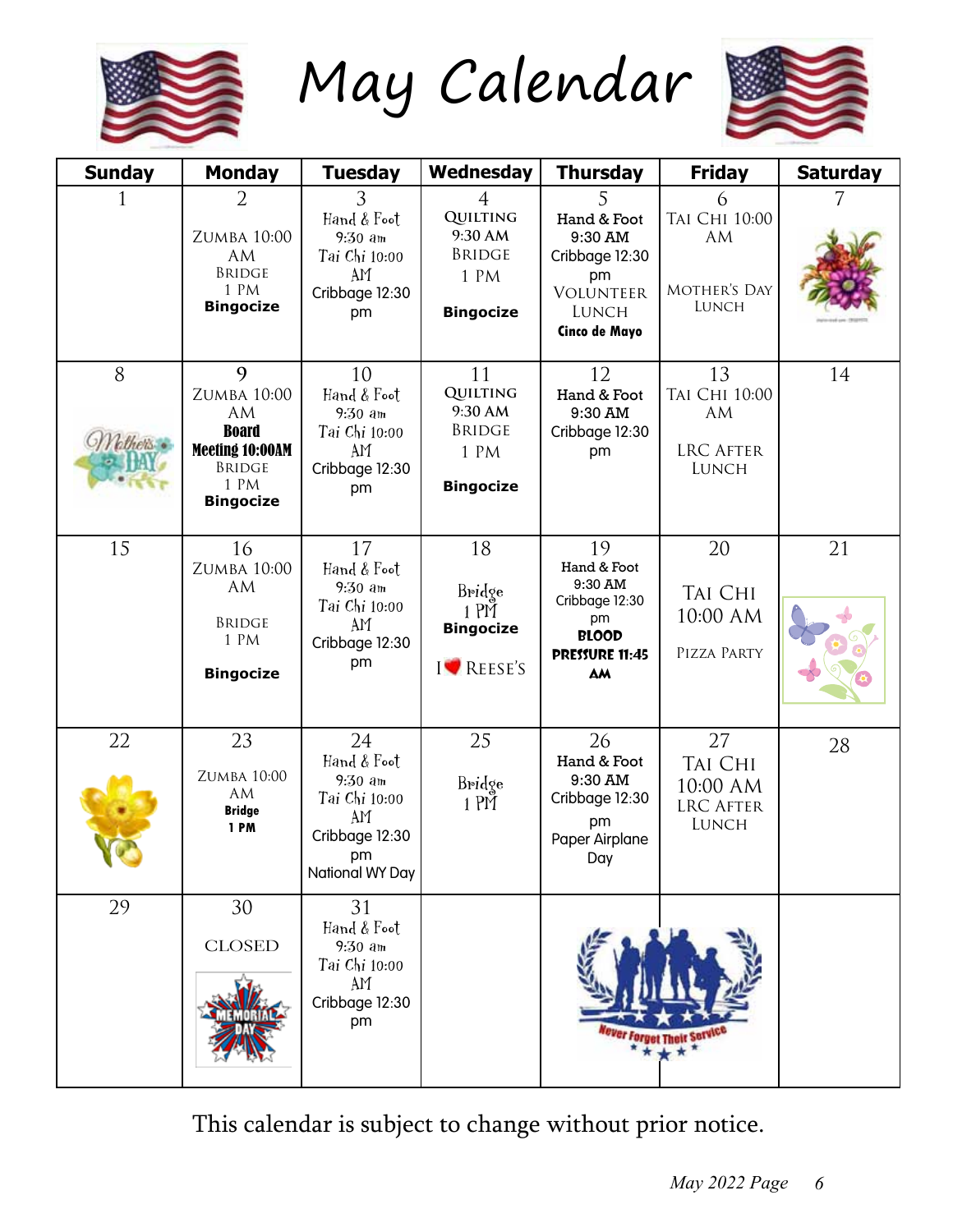### MEXICAN PASTA SALAD

#### **INGREDIENTS**

For the dressing:

- $\frac{1}{2}$  cup extra-virgin olive oil, or canola oil
- $\frac{2}{3}$  cup freshly squeezed lime juice
- 3 tablespoons red wine vinegar
- 2 cloves garlic, finely minced
- $1\frac{1}{2}$  teaspoons salt
- 1 teaspoon freshly ground black pepper

For the pasta salad:

- 8 ounces corkscrew pasta, cooked in salted water according to package directions & drained
- $2(15$ -ounce) cans black beans, drained  $&$  rinsed
- 16 ounces frozen corn
- 16 ounces cherry or grape tomatoes, quartered (OR about 2 extra-large tomatoes, seeded  $\&$ chopped)

#### **INSTRUCTIONS**

- 1. Make the dressing by whisking all of the ingredients together in a medium bowl until thoroughly incorporated, or shaking them in a jar with a tight-fitting lid. Set aside.
- 2. Place the cooked pasta and the rinsed black beans in a very large bowl. Thaw the corn by placing it in a colander and running it under warm water; drain well and add to bowl. Add the tomatoes, jalapeños, and cilantro to the bowl, and pour about two-thirds of the dressing over top.

Gently mix all of the ingredients with a large spoon until well combined. Refrigerate for several hours to allow the flavors to blend. Just before serving, stir in the remainder of the dressing and garnish with additional cilantro, if desired.



*Join us on our Facebook and Instagram accounts.*

*Facebook - Thayne Senior Center*

*Instagram - thaynesenior*

**Tuesday May 17, 2022 @ Noon**

**Jerry Greenfield will be here and have information on property tax refunds for Wyoming residents with a Median income under \$56K/year.**



facebook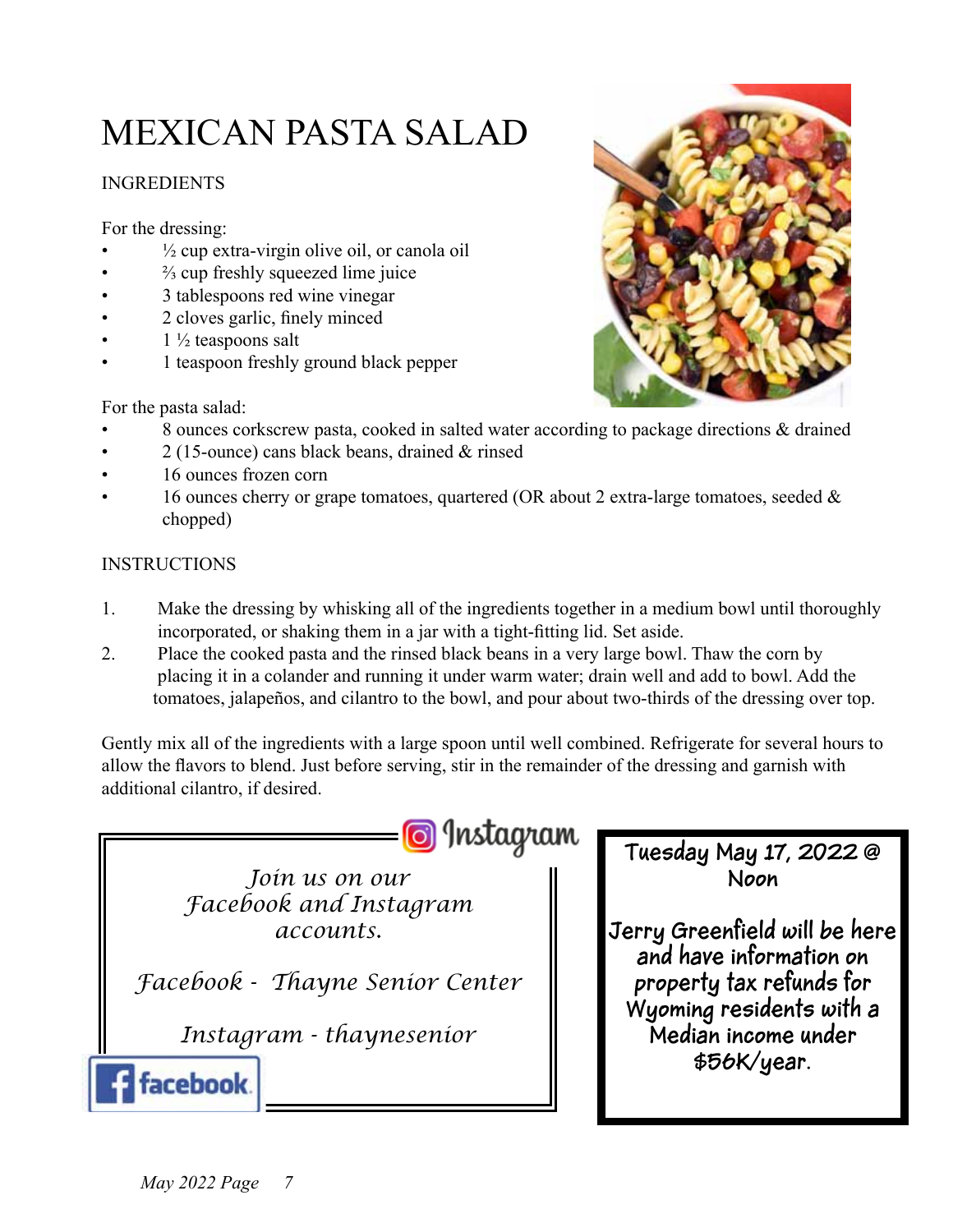# Puzzle Page



Mother's Day

Second Sunday of May

| G | Т | Ο | Α | Ν | O | Ι |   | T A |   | I C E |   | R       | Ρ | Ρ | Α |
|---|---|---|---|---|---|---|---|-----|---|-------|---|---------|---|---|---|
| D | Ε | Т | Ω | V | Ε | D | С | W   | G | А     | Е | R       | А | Η | S |
| Ε | Ν | Ε | Α | Μ | L | O | А | Ε   | U | S     | Т | F       | Ι | G | Т |
| Т | D | Α | 0 | Ο | Μ | R | Ν | Ι   | Ι | O     | С | W       | Ι | S | Ε |
| Η | Ε | Μ | V | F | Μ | O | S | Ι   | D | Η     | O | S       | U | Т | Ρ |
| Ε | R | Ε | O | S | Η | Β | R | Ε   | Α | Κ     | F | Α       | S | Т | R |
| В | Ε | R | R | Ρ | R | Τ | Ι | R   | Ν | O     | U | Ρ       | Μ | Ε | 0 |
| Ε | Т | Υ | Ε | G | R | Ε |   | M A | С | H     | Ε | $\circ$ | L | т | Т |
| S | Ε | L | R | С | Ν | Ι | W | Μ   | Ε | R     | Ε | U       | Μ | R | Ε |
| Τ | Ε | Ε | Α | Ε | Ν | Ι | А | O   | F | O     | F | S       | O | Ε | С |
| Т | Ν | Ν | R | G | L | Т | V | U   | L | Ι     | Т | Ε       | Т | Т | Т |
| Ε | D | Α | R | U | Ε | Ε | Μ | Ι   | Т | F     | O | S       | Η | Η | Ι |
| Υ | Ε | Α | V | R | Т | Ε | W | U   | G | Ε     | Y | S       | Ε | G | V |
| Ε | Ε | Υ | Ν | R | Ι | R | А | Ε   | W | R     | G | Ι       | R | U | Ε |
| М | Ω | Α | Ε | O | Т | Ε | U | Ε   | J | U     | O | Κ       | С | A | Т |
| J | L | Α | G | R | В | Ι | Ι | Ν   | Η | U     | O | F       | Ε | L | Ν |

APPRECIATION BEAUTIFUL BREAKFAST CANDY CHARMING COMFORT DEVOTED **FLOWERS** FORGIVING GIFTS

GUIDANCE HUGS JEWELERY JOY KISSES LAUGHTER LOVE MATERNAL MOM **MOTHER** 

NURTURE PERFUME PROTECTIVE SHARE **TELEPHONE** TENDER THE BEST WARM WISE

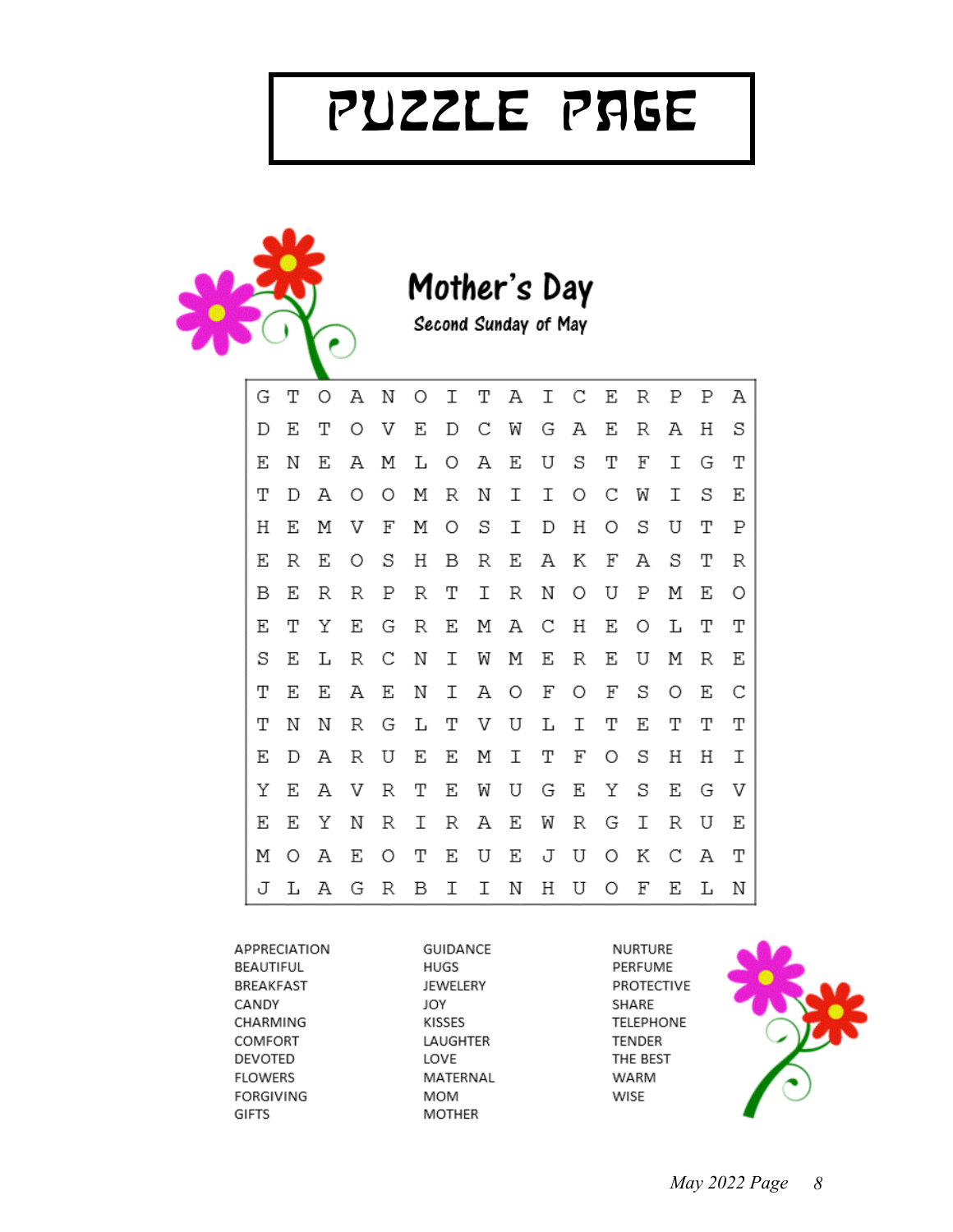### Name These Wyoming Towns!!

| 1. Not Pepsiville           | 37. Lewis's Partner                                        |  |  |  |  |  |  |
|-----------------------------|------------------------------------------------------------|--|--|--|--|--|--|
| 2. Razor City               | 38. High Residence of Satan                                |  |  |  |  |  |  |
| 3. A hermit                 | 39. Used for Feeding Hay to Cows                           |  |  |  |  |  |  |
| 4. What you get from Fire   | 40. Sometimes found under your Eyes                        |  |  |  |  |  |  |
| 5. Light colored Ox         | 41. What you must do to get to the other side of the River |  |  |  |  |  |  |
| 6. Pinto                    | 42. Name of Mr. Dither's Wife                              |  |  |  |  |  |  |
| 7. Only tree in Forest      | 43. What they used to do to Rustlers                       |  |  |  |  |  |  |
| 8. Friendly ghost           | 44. What a large Rhino has on its Nose                     |  |  |  |  |  |  |
| 9. One of the Sesame Street | 45. Man who found magic lamp                               |  |  |  |  |  |  |
| 10. Brand of Vacuum         | 46. U.S. President 1976-1980                               |  |  |  |  |  |  |
| 11. Brush on the Prairie    | 47. Place between two Mountains                            |  |  |  |  |  |  |
| 12. Charred eating Utensil  | 48. Man who was thrown to the Lion                         |  |  |  |  |  |  |
| 13. Cardinal                | 49. Place to find woman's favorite Gem                     |  |  |  |  |  |  |
| 14. Bashful Lady            | 50. Where Adam and Eve Lived                               |  |  |  |  |  |  |
| 15. Points of a square      | 51. You can see it in early morn                           |  |  |  |  |  |  |
| 16. Large all-events Center | 52. What we say when it stops blowing                      |  |  |  |  |  |  |
| 17. Stream of Dust          | 53. Why the car rides so rough                             |  |  |  |  |  |  |
| 18. A cow                   | 54. Brat who lives next door to Dagwood                    |  |  |  |  |  |  |
| 19. Sarge's Dog             | 55. What you need to open Moss                             |  |  |  |  |  |  |
| 20. October Gemstone        | 56. Paths left by large Animals                            |  |  |  |  |  |  |
| 21. Where wapiti wash       | 57. Good selling sports Equipment                          |  |  |  |  |  |  |
| 22. A railroad              | 58. What all Casper homes want                             |  |  |  |  |  |  |
| 23. Symbol                  | 59. If facing North, It's found on left hand               |  |  |  |  |  |  |
| 24. North Canadian bay      |                                                            |  |  |  |  |  |  |
| 25. What you put in a gun   | 61. Where girls look for a husband                         |  |  |  |  |  |  |
| 26. Bison                   | 62. Prescription tied in knots                             |  |  |  |  |  |  |
| 27. Shade of Green          | 63. Good Man with a hammer                                 |  |  |  |  |  |  |
| 28. Not Inferior            | 64. What your mother used to tell you at bedtime           |  |  |  |  |  |  |
| 29. Early Settlement        | 65. What you do when very thirsty                          |  |  |  |  |  |  |
| 30. A Large Rock            | 66. Gasoline brand with green dinosaur                     |  |  |  |  |  |  |
| 31. A color of Hair         | 67. President named Andrew                                 |  |  |  |  |  |  |
| 32. Stream of Stones        | 68. Christmas tree decoration                              |  |  |  |  |  |  |
| 33. U.S. Government         | 69. What Indians might do to get Sunshine                  |  |  |  |  |  |  |
| 34. Delicious               | 70. What Lincoln gave to slaves                            |  |  |  |  |  |  |
| 35. Large Flag              | 71. What you must do with a flying plane sooner or later   |  |  |  |  |  |  |
| 36. Not Brinkley            | 72. Man who returns from military service                  |  |  |  |  |  |  |